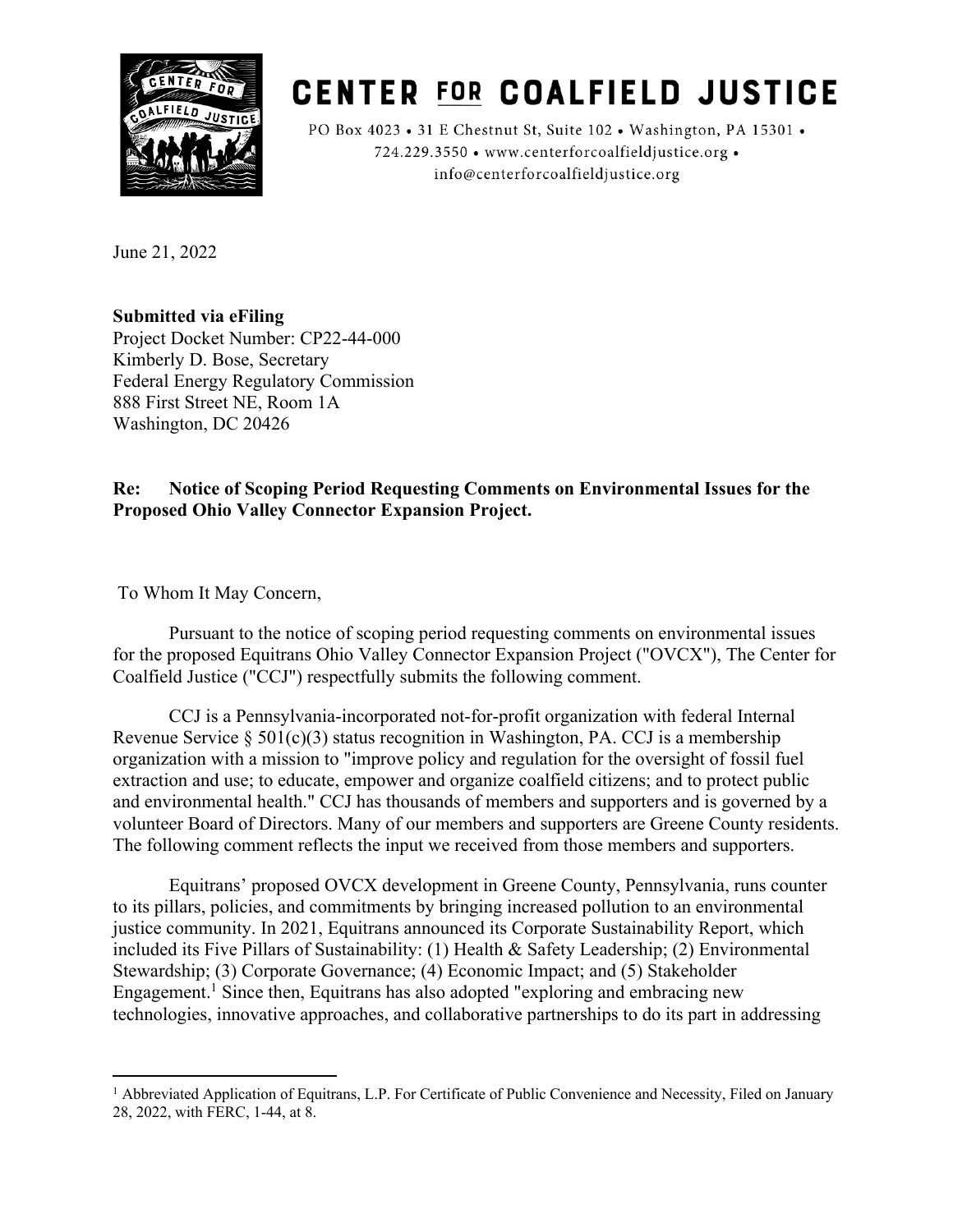climate change for the benefit of all."2 Additionally, the application states that "Equitrans has enhanced its efforts on outreach, environmental justice, and emissions reduction.<sup>"3</sup> Equitrans' effort to reduce emissions has been installing oxidation catalysts and purchasing turbines with lower emissions at the Corona and Plasma compressor stations.<sup>4</sup> These enhancements should not go unnoticed. Still, these actions fall short of Equitrans' adopted stance on "addressing climate change for the benefit of all."

## **The Proposed OVCX Project will bring a Significant Increase in Air Emissions to Greene County.**

Equitrans has proposed to acquire the Cygrymus Compressor Station ("Cygrymus") located in Greene County, Pennsylvania. Currently, Cygrymus is operating under one compressor unit with an average flow of 11 MMcf/d. If awarded the entire development permit, the existing compressor unit would be replaced with two Taurus 70 gas turbine compressors with approximately 22,032 nominal horsepower.<sup>5</sup> This change would increase the average flow to around 250 MMcf/d.

Additionally, Equitrans has forecasted that, even though Cygrymus will not exceed the major source threshold for Title V, Cygrymus will have a projected increase in all measurable pollutants.6 Even more troubling is that methane levels will increase by over 333 tons per year, CO2 levels will increase by 94,708 tons per year, and CO2 equivalent will increase by 103,344 tons per year.7 These projected increases run afoul to Equitrans' own "pillars of sustainability," especially its health and safety leadership or environmental stewardship pillars. Equitrans' reports show that it will add significant pollution to a community that will not directly benefit from the operation.

## **Equitrans Failed to Provide Adequate Notice to Environmental Justice Communities.**

The proposed OVCX project is forecasted to occur in two communities that have been identified as meeting the poverty level and the low-income threshold criteria for an environmental justice community. One of these communities is census block 42—59-970400- 004 in Greene County, Pennsylvania, where the Cygrymus Compressor Station is located.

First, Equitrans failed to give adequate notice to an environmental justice community of their proposed OVCX project. Environmental justice communities have historically been awarded a more generous notice period than other communities.<sup>8</sup> There are many valid reasons for this; however, one simple one is to ensure they have ample time to prepare and better

<sup>2</sup> Id.

<sup>3</sup> Id. at 2.

<sup>4</sup> Id. at 6-7.

<sup>5</sup> Id. at 15.

<sup>6</sup> Equitrans Supplemental Information to January 28, 2022, Application, Document Accession# 20220509-5143, 1- 368, at  $9-7 - 9-8$ .

 $<sup>7</sup>$  Id.</sup>

<sup>8</sup> PA Department of Environmental Protection ("DEP") Office of Environmental Justice just completed its public comment period on its environmental justice draft policy which asks the applicant to begin scheduling a public meeting within 30 days of the DEP determining the application administratively and technically complete and, to give at a minimum a 30-day public comment period. See draft policy at:

http://www.depgreenport.state.pa.us/elibrary/GetDocument?docId=4221701&DocName=ENVIRONMENTAL%20 JUSTICE%20POLICY.PDF%20%20%3cspan%20style%3D%22color:green%3b%22%3eCOMMENTS%20DUE% 20MAY%2011%2c%202022%3c/span%3e%20%3cspan%20style%3D%22color:blue%3b%22%3e%28NEW%29% 3c/span%3e.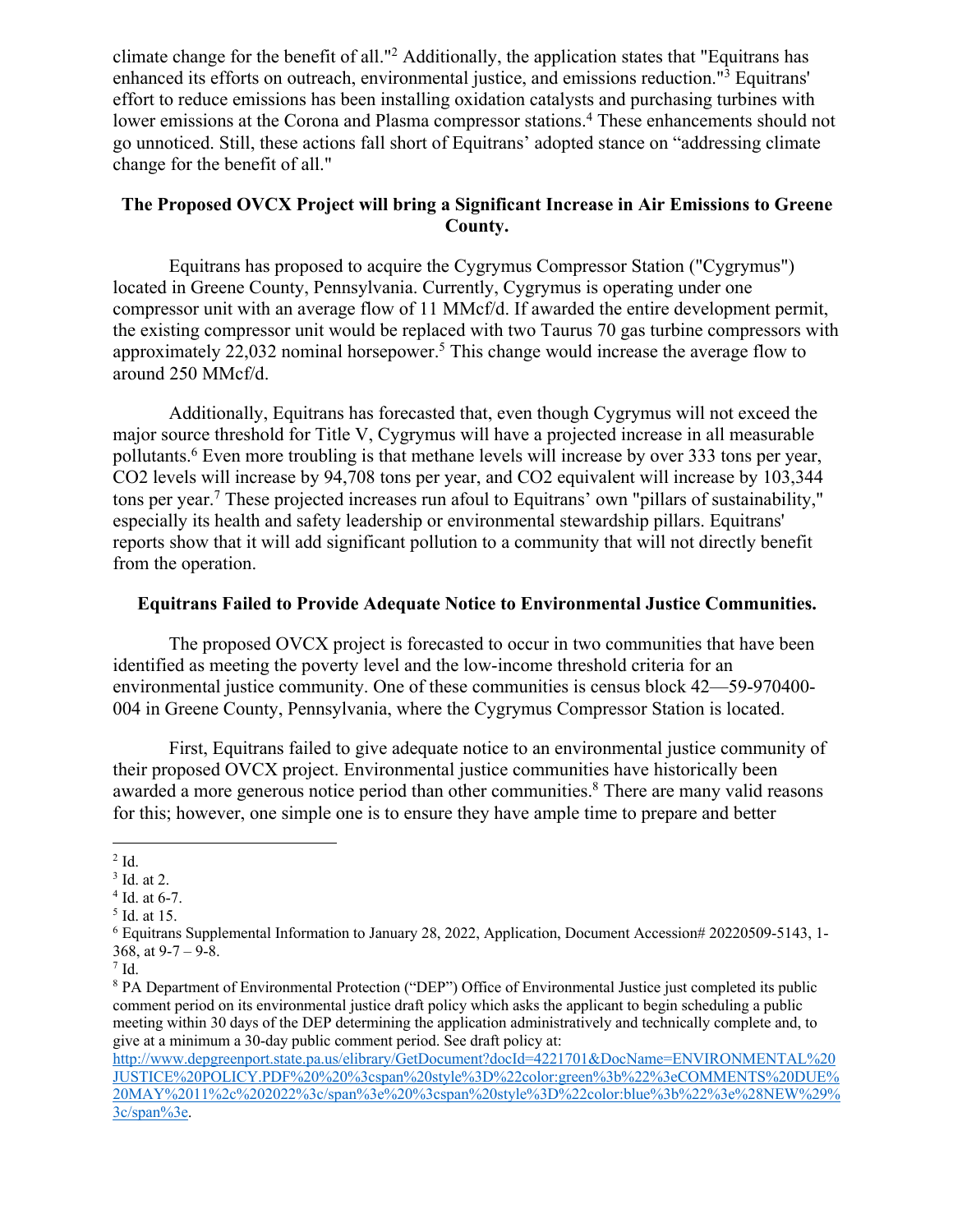understand the proposed development in their neighborhood. Here, Equitrans published their open house for the OVCX project in Greene County in the February 18-24, 2022, edition of the Greene County Messenger.<sup>9</sup> This notice informed community members of the open house meeting on March 1, 2022. At the very best, this gave community members eleven (11) days' notice of the hearing. Meaningful engagement with impacted communities should be a foundational aspect of any developer in an environmental justice community, especially Equitrans, which claims to hold this issue as a threshold pillar.

A limited notice period is problematic for the scoping of environmental issues. Those who live within this community, the ones who know that area best, had minimal time and publication types to learn about and fully understand the project. In other words, those who see and experience the topography, the river systems, the wildlife, and much more did not have enough time to learn of the public meeting and have a meaningful conversation with Equitrans about the proposed development. Equitrans cannot make well-informed decisions concerning the Cygrymus Compressor station without meaningful input from the people that live, work, and recreate in the area.

Second, the Equitrans OVCX project does not lessen the burden on this environmental justice community; it increases the burden. The Abbreviated Application explains that the OVCX is located in sparsely populated areas. Equitrans also explains that they will use "best management practices" to avoid negative impacts on those who live in the area and rely on hunting and fishing for their subsistence.<sup>10</sup> Yet, as described above, this plan does not provide a single step that Equitrans will take to ensure that this community does not see increased harm or impact on their air quality.<sup>11</sup> Rather, as discussed above, Equitrans has introduced a plan in which more health hazards would be emitted into a community that is already marginalized. This project's potential impacts and contribution to the cumulative effects must be weighed against any arguments regarding its necessity.

Therefore, CCJ urges the Federal Energy Regulatory Commission to consider the following suggestions in the scoping period on environmental issues for the proposed OVCX project:

- For Equitrans to correctly report that it is making a well-informed decision in its environmental harm mitigation process in the OVCX project, it must conduct another public meeting within the community only after giving adequate notice of at least 30 days and by noticing this meeting in more than one local publication. Equitrans needs to understand the full scope of the community it wishes to operate in.
- For Equitrans to not run afoul of its pillars, policies, and commitments and for the Federal Energy Regulatory Commission to uphold its duty as a regulator, more stringent requirements must be placed on the proposed development in Greene County. Allowing Equitrans to develop the OVCX as proposed would degrade the current air quality in

<sup>9</sup> Equitrans Supplemental Information to January 28, 2022 Application, Document Accession# 20220509-5278, 1-4, at 3.

<sup>&</sup>lt;sup>10</sup> Abbreviated Application of Equitrans, L.P. For Certificate of Public Convenience and Necessity, Filed on January 28, 2022, with FERC, 1-44, at 33.

 $11$  As noted above, Equitrans has highlighted its efforts to reduce local air quality impacts for both the Corona and the Plasma Compressor Stations. Still, this effort is not made for the Cygrymus Compressor Station, which is reported to increase air pollution in the community. See Abbreviated Application of Equitrans, L.P. For Certificate of Public Convenience and Necessity, Filed on January 28, 2022, with FERC, 1-44, at 33; and Equitrans Supplemental Information to January 28, 2022, Application, Document Accession# 20220509-5143, 1-368, at 9-7 Table 9.1-10.